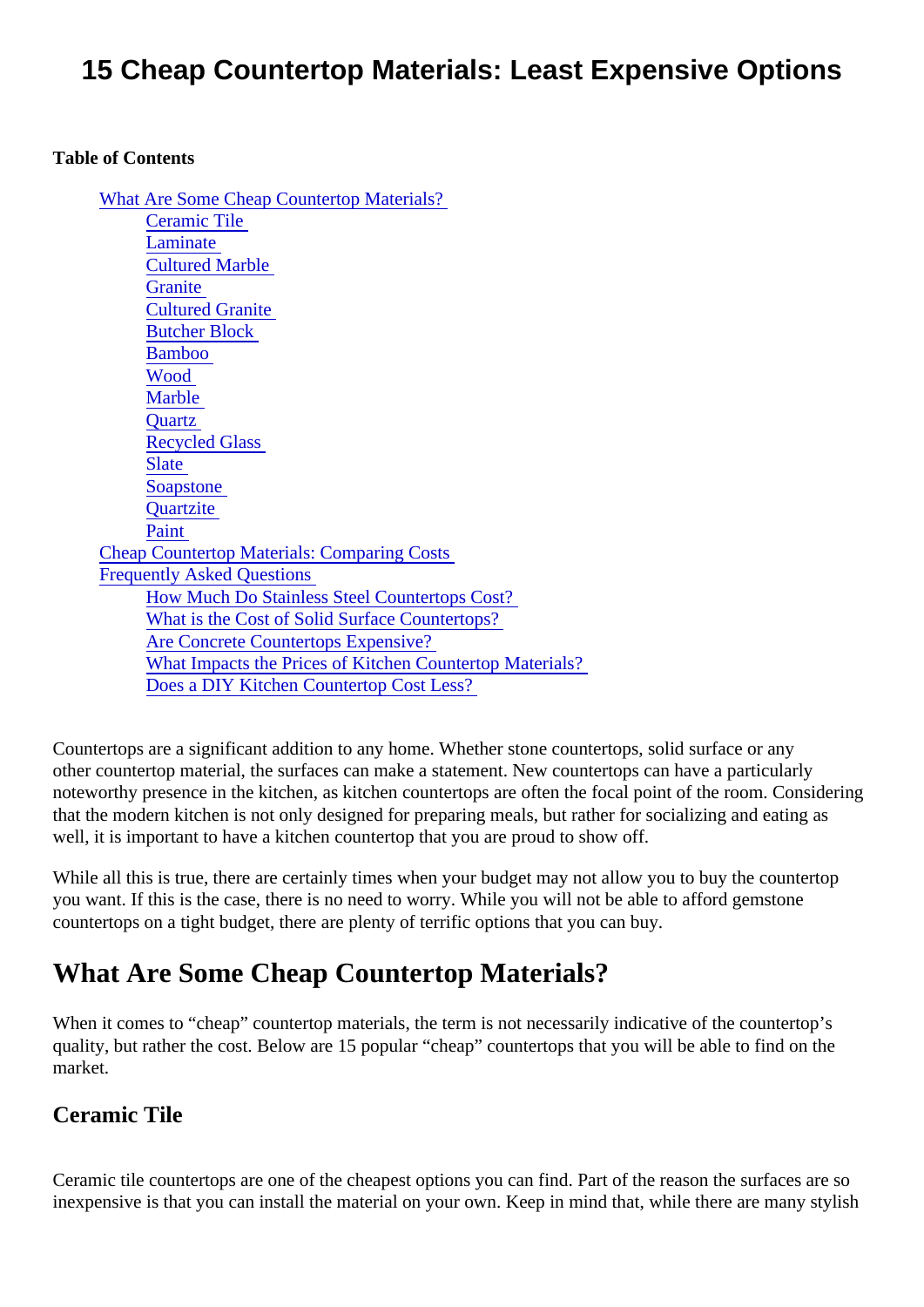<span id="page-1-0"></span>tiles you can choose from, you will have to deal with grout lines. On average, ceramic tile countertops will cost between \$5 to \$7 per square foot.

### Laminate

Outside of tile, another very cheap option you will find is laminate. While laminate countertops were more common in decades past, the surfaces are still a presence in many homes. Add to this that damages often cannot be repaired and you certainly have reason to be cautious. The surfaces will generally cost between \$20 to \$50 per square foot.

### Cultured Marble

Cultured marble is a faux marble surface that has risen in popularity as an alternative to natural marble. The countertops are made by combining polyester resin with marble dust, pigments and fillers. These surfaces are designed to replicate the appearance of marble while offering the stain resistance that the natural ston does not. Cultured marble countertops typically cost somewhere between \$30 to \$100 per square foot.

#### **Granite**

[Granite countertop](https://marble.com/granite-countertops)areone of the most popular choices among homeowners – and for good reason. These natural stone surfaces can be found in a variety of colors and styles, are very durable and are low maintenance. Granite countertops are heat resistant, stain resistant and scratch resistant. While you will h to re-apply a sealant occasionally, this process is quick and simple, and there are many sealers that you c find on the market.

In addition to countertops, granite is an ideal material for backsplashes, kitchen island tops and other surfaces. When evaluating countertop options, granite is truly one of the most beautiful, durable and versatile that you will find. The natural stone will generally cost between \$32 to \$75 per square foot.

### Cultured Granite

If you like the look of real granite, cultured granite countertops may appeal to you too. Much like cultured marble, cultured granite countertops are often used as an alternative to the natural stone. While natural granite is one of the most appealing surfaces you can find, if you truly do not want to install a surface that requires re-sealing, cultured granite may be for you. These surfaces tend to cost between \$35 to \$60 per square foot.

#### Butcher Block

Butcher block countertops are another popular choice in kitchen design. These surfaces are made from st of wood that are formed together into a slab. The major appeal of these countertops is their appearance; many homeowners like butcher block because of the 'warm' feel it brings to the room.

While the countertops have their advantages, butcher block does come with disadvantages. The material needs much more care than many of the other countertop options on this list. Butcher Block countertops or between \$35 to \$200 per square foot on average.

#### Bamboo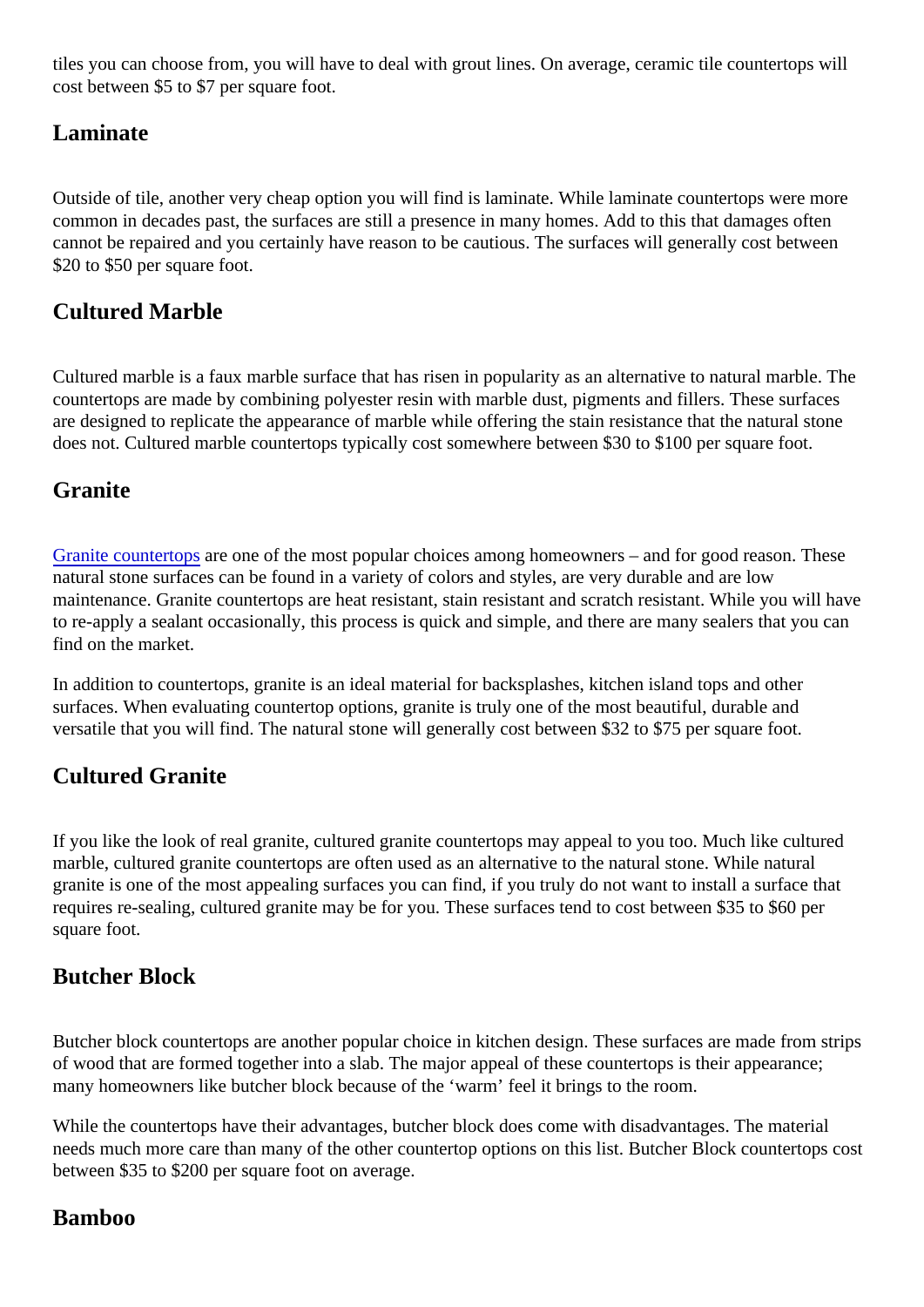<span id="page-2-0"></span>Another material often used for countertops is bamboo. These surfaces are recognized as not only stylish tough, but eco-friendly as well. If you are looking to put a nice finishing touch on your kitchen remodel, bamboo countertops can help you do that. However, the material is nowhere near perfect. In fact, bamboo countertops will require significant maintenance in order to stay in good shape.

Ultimately, the amount of care bamboo requires may encourage you to turn to other options. That said, the countertops usually start around \$40 per square foot.

#### Wood

Another 'warm' material, wood can often be used for countertops. As with butcher block, the primary advantage to wood countertops is their appearance. Like butcher block and bamboo, wood countertops w require more care than many other options, such as natural and engineered stone.

If you are looking for wood countertops, the surfaces generally start around \$40 per square foot.

### Marble

Marble is a timeless and elegant building material. The natural stone has been used to create everything from kitchen countertops to some of the most famous statues in the world. No matter if you are looking for somethingthat is solid in color or contains significant veining, you will findable countertoto suit your needs. The material is also durable and will stay in terrific shape with proper care.

Although the natural stone's sophisticated feel may lead you to believe it is an expensive countertop material, you can generally find marble for around \$40 to \$100 per square foot.

#### **Quartz**

[Quartz countertop](https://marble.com/quartz-countertops)aremade of engineered stone. The surfaces are created by combining roughly 90 perce ground quartz with about 10 percent polyresin. The exact percentages will slightly differ in products sold under different brand names (Caesarstone, Silestone, etc.). Because the surfaces are manufactured, quart countertops are non-porous, which means you will not have to worry about re-sealing them. Although some types of the material can be expensive, you can certainly find a great budget friendly kitchen countertop material (or surface for other rooms) in quartz.

While high end quartz can be pricey, many fantastic options come at a reasonable cost. Expect to pay somewhere between \$50 to \$120 per square foot on average.

#### Recycled Glass

One of the trendier options on the market, recycled glass countertops have risen in popularity in recent years. The surfaces are created by mixing pieces of recycled glass with cement and other binders. Although thes countertops can look nice and are easy to care for, they can also be prone to chipping and other damages.

In terms of cost, recycled glass countertops will generally be found for about \$50 to \$125 per square foot.

#### **Slate**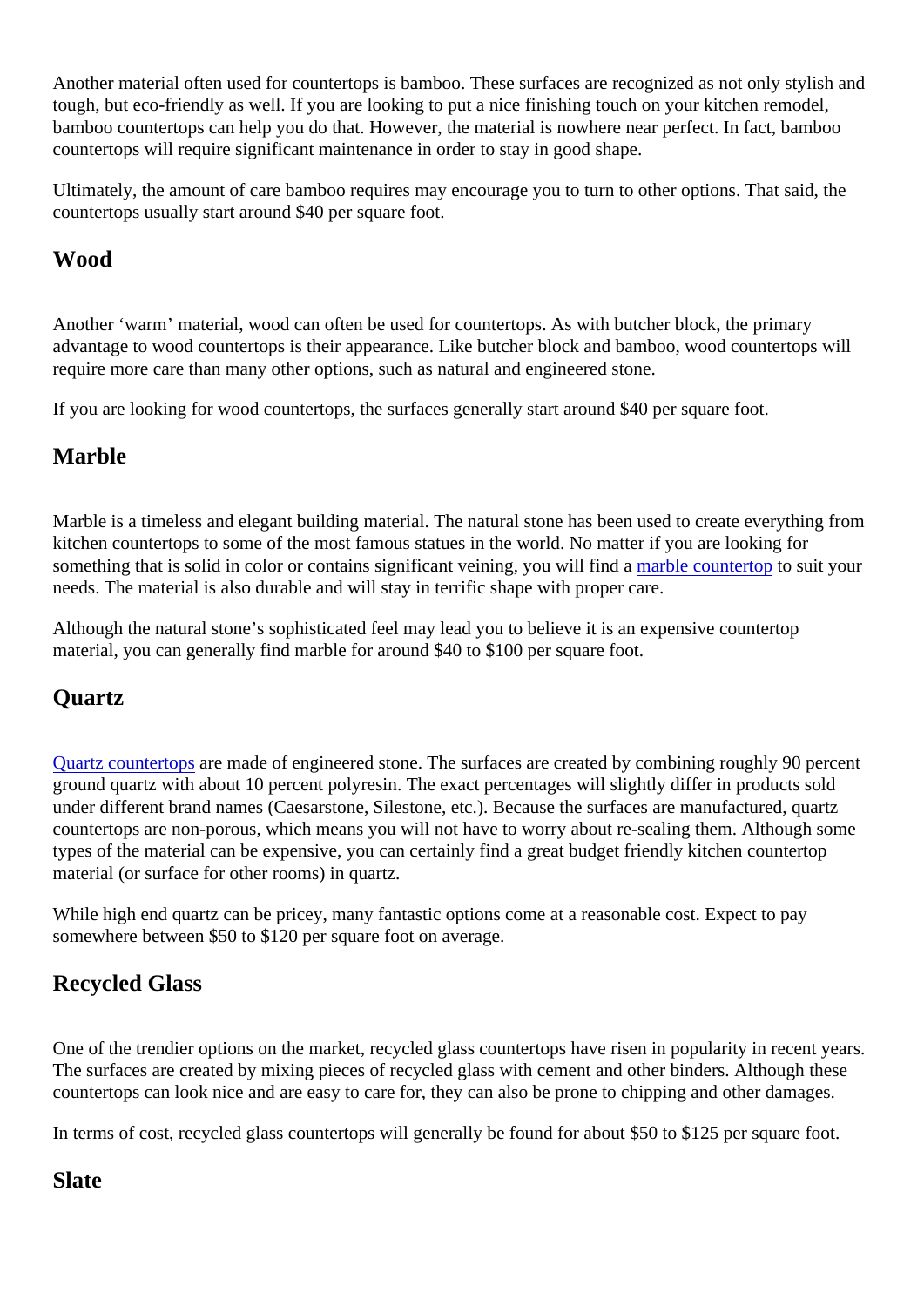<span id="page-3-0"></span>If you are looking for a darker colored natural stone countertop optictionary be the perfect fit. Installing slate countertops can give your new kitchen or bathroom a modern feel. In addition to their beauty, slate countertops are also heat resistant and stain resistant, which makes them an all-around great countertop option.

Slate countertops are usually somewhere in the range of \$50 to \$200 per square foot. While high end options are likely not within your budget, lower cost slate options can very well be.

#### Soapstone

[Soapstone counterto](https://marble.com/soapstone-countertops)pse beautiful, durable and soft to the touch. These surfaces will also naturally darken over time – perfect for homeowners looking for a darker countertop option. If you want to speed up the darkening process, you can treat the stone with mineral oil.

As for price, the countertops can typically be found for between \$55 to \$100 per square foot.

#### **Quartzite**

Not to be confused with the engineered stone quarter trains a gorgeous natural stone countertop option. Many types of the stone look so similar to marble that they are often confused for being a type of marble. Quartzite countertops are very durable and easy to care for, which is why many homeowners use the ston place of marble.

The countertops will, on average, cost between \$60 to \$120 per square foot.

#### Paint

If you are looking for a very inexpensive option, you can actually paint your countertops. Make sure to note that this is only possible with existing laminate or solid surface countertops; never attempt to paint over natural stone, engineered stone, tile or wood.

It is hard to truly put a specific price on paint, although it will not require any type of significant expense.

## Cheap Countertop Materials: Comparing Costs

The table below compares the average costs of the countertop options listed above.

| Ceramic Tile   | Between \$5 to \$7 per square foot                   |
|----------------|------------------------------------------------------|
| Laminate       | Between \$20 to \$50 per square foot                 |
|                | Cultured MarbldBetween \$30 to \$100 per square foot |
| <b>Granite</b> | Between \$32 to \$75 per square foot                 |
|                | Cultured Granit Between \$35 to \$60 per square foot |
| Butcher Block  | Between \$35 to \$200 per square foot                |
| <b>Bamboo</b>  | Starts around \$40 per square foot                   |
| Wood           | Starts around \$40 per square foot                   |
| Marble         | Between \$40 to \$100 per square foot                |

#### Average Countertop Prices